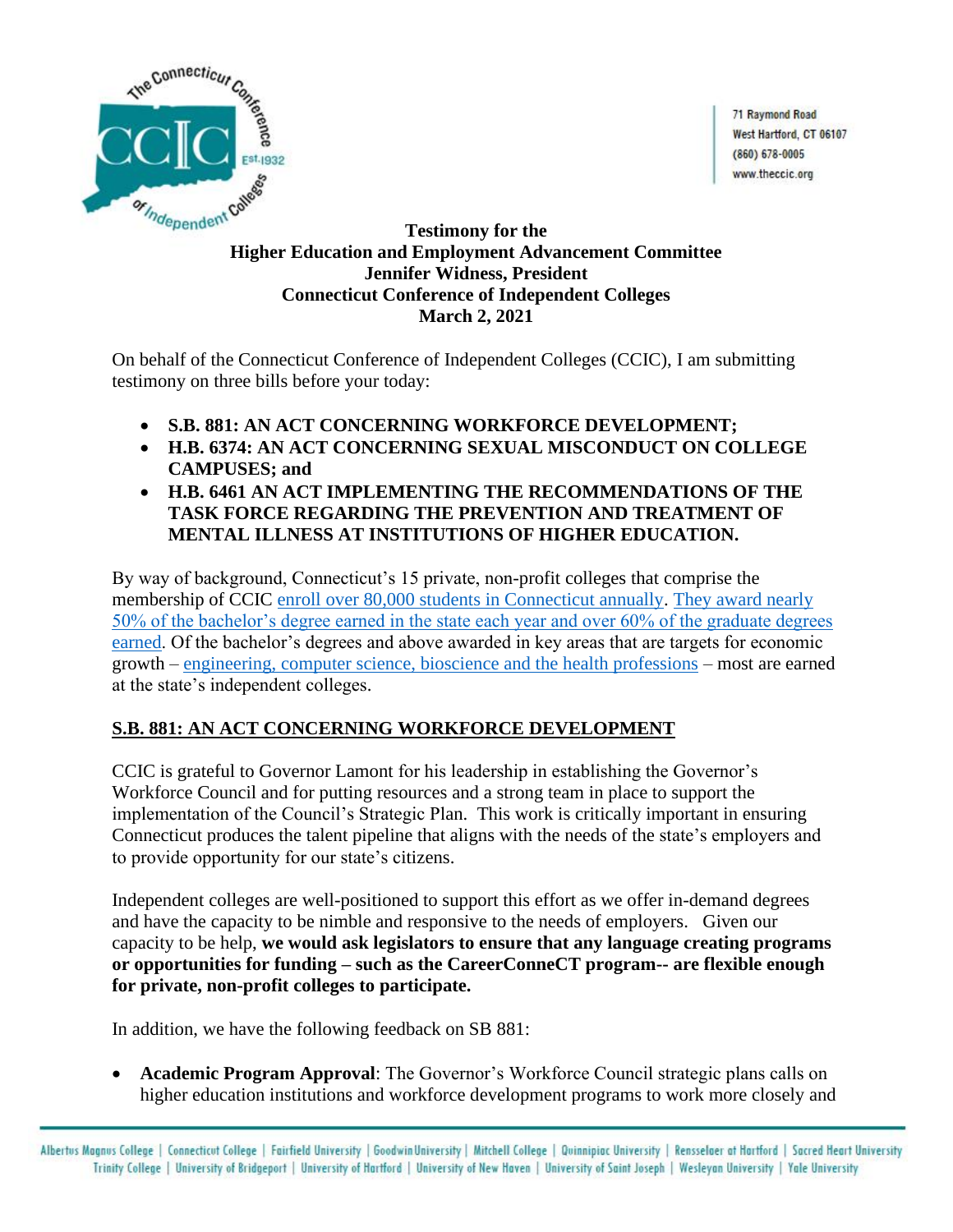in alignment with business and industry in our state. One of the barriers that continues to be in place for private, non-profit colleges is the requirement that these institutions must submit new programs for approval to the Office of Higher Education when they reach the limit of the current statutory exemption provided in 10a-34, of 12 programs annually. While 12 new programs annually may seem like a big enough cushion, institutions may quickly exceed that cap if we chose to offer a series of new degrees in one concentration. Connecticut remains one of the few states in the country to continue to require private, non-profit colleges to go through this level of review. Connecticut public colleges are not required to have OHE review their new programs and, under the bill, they will no longer have to report to OHE anything at all about their program offerings. For additional background on the issue of program approval, see [here.](http://www.theccic.org/Customer-Content/www/CMS/files/Program_Approval_Summary.pdf)

**We would ask that Section 5 of the bill be amended to remove the 12-program cap on our program approval exemption to better position private, non-profit colleges to respond to the needs of the state's employers in developing new programs in alignment with the Workforce Council's Strategic Plan. See draft language below.**

**FAFSA Completion (Sec. 13):** We strongly support the provision in this bill which seeks to require high school students complete the Free Application for Federal Student Aid (FAFSA) prior to graduation, beginning with the class of 2024, with a few important exceptions that are outlined in the bill. **Higher education institutions stand willing to support districts with implementation through offering training sessions for students and their families, [as they did this year](http://www.theccic.org/Customer-Content/www/CMS/files/CT_COLLEGE_BOUND_INITIATIVE_-_Press_Release_-_Final.pdf)**.

Annually, the independent colleges in Connecticut enroll over 13,000 Pell Grant recipients and grant over \$1 billion in institutional aid. Accordingly, [the average net](http://www.theccic.org/Customer-Content/www/CMS/files/Matter_of_Fact_PDF/Average_Aid_for_low_income_students_at_CCIC_inst_2018-19.pdf) [price varies broadly based on a student's estimated family contribution,](http://www.theccic.org/Customer-Content/www/CMS/files/Matter_of_Fact_PDF/Average_Aid_for_low_income_students_at_CCIC_inst_2018-19.pdf) which is determined in large part by completing the FAFSA.

Connecticut's achievement gap does not end at high school. [Our state's attainment gap –](http://www.theccic.org/Customer-Content/www/CMS/files/Matter_of_Fact_PDF/Black_white_attainment_by_state_2018_Ed_Trust.pdf) the [difference in the percentage of white and minority adults that have a post-secondary degree –](http://www.theccic.org/Customer-Content/www/CMS/files/Matter_of_Fact_PDF/Black_white_attainment_by_state_2018_Ed_Trust.pdf) [is among the largest in the country.](http://www.theccic.org/Customer-Content/www/CMS/files/Matter_of_Fact_PDF/Black_white_attainment_by_state_2018_Ed_Trust.pdf) One important component of closing this gap is to do more to educate high school students about what their eligibility for financial aid might be and to help them understand that higher education – at a public or private college – is more accessible than they might think.

- **UPASS (Sec. 22):** We strongly support the expansion of the UPASS program to students attending independent institutions. We have been interested in rolling this out to our students since it was first introduced for the public colleges in 2017. Expanding UPASS will provide greater access for our students to attend class, work and participate in internships in the state.
- **Credential Registry (Sec. 3):** The bill seeks to build off an initiative of the New England [Board of Higher Education called the High Value Credential Registry](https://nebhe.org/policy-research/grant-consulting-technical-assistance/high-value-credentials-for-new-england/) and expand participation in this effort by requiring that every higher education institution in the state upload into this central repository at least 12 data points **on every single program that they offer**. We understand and recognize the value of having a centralized database of the post-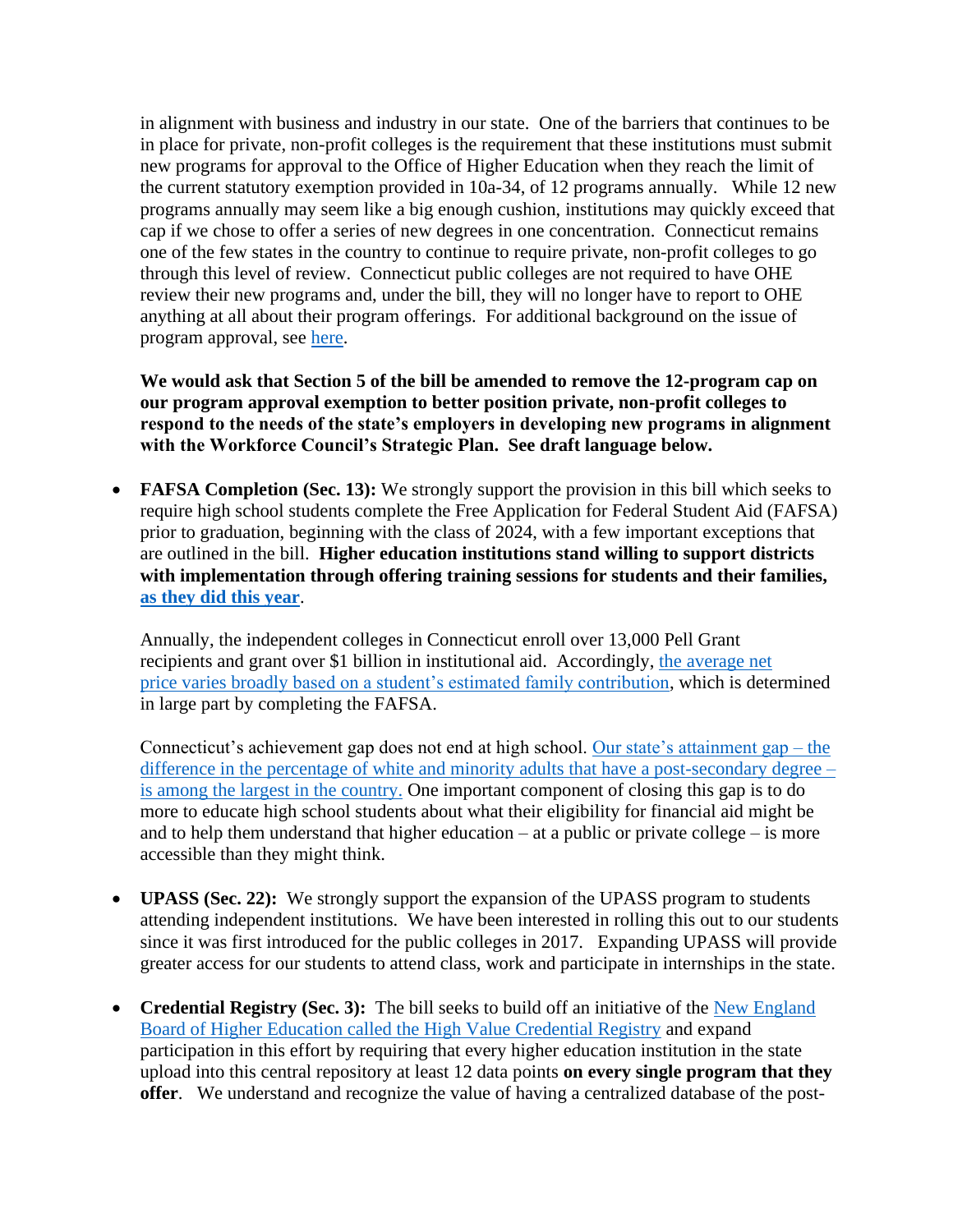secondary programs offered in the state. In fact, we have already conducted a webinar for our member institutions to encourage their participation in this effort.

However, not every program is perfectly suited for the intent of this program and the data points the legislation is requiring we provide. For example, there is no specific Industry Classification code or occupation tied to a Bachelor's degree in English.

**We would ask that the bill afford some flexibility for participation by independent institutions and that independent institutions have an appointment on the Advisory Council working with the Office of Higher Education to create this new database.**

• **Automatic Admission Program:** Certain CCIC institutions are eager to participate in the Automatic Admission program created under this bill, which seeks to ease the burden of applying to participating higher education institutions in the state for certain qualified Connecticut high school seniors. We very much appreciate the fact that the bill allows for independent institutions to participate in the Auto Admit program but would **ask that the bill language be amended so that interested independent institutions be permitted to participate when the program launches – rather than being prohibited from participating until the summer of 2023 --- and that the \$50,000 per institution fee associated with participation be eliminated or reduced.**

# **H.B. 6374: AN ACT CONCERNING SEXUAL MISCONDUCT ON COLLEGE CAMPUSES**

CCIC certainly appreciates and supports the intent behind HB 6374. Campus safety is a top priority for all of our member institutions.

We are comfortable with the amnesty provision in Section 1 of the bill and appreciate the changes that have been made to this language to narrow the scope of the provision since last session.

On the issue of the campus climate survey, many if not all, of our member institutions have conducted a climate survey in the past few years or have one planned in the new future. Our members frequently seek feedback from our students in many different forms on a very regular basis.

We are concerned that the bill as currently drafted not only requires that a campus climate survey be collected every two years – when some of our member institutions are on a cycle of every 2, 3 or 4 years – but also that it empowers a legislatively appointed Committee to select the survey tool that must be implemented on every campus around the state.

Many of our member institution's campus climate surveys encompass much more than issues around sexual misconduct. Equity and diversity are critically important as well. Questions regarding experiences based on other protected classes (such as race, disability, national origin) may be included. In addition, every campus is different (residential; non-residential; comprehensive; undergrad only; etc.) and our surveys need the ability to reflect that.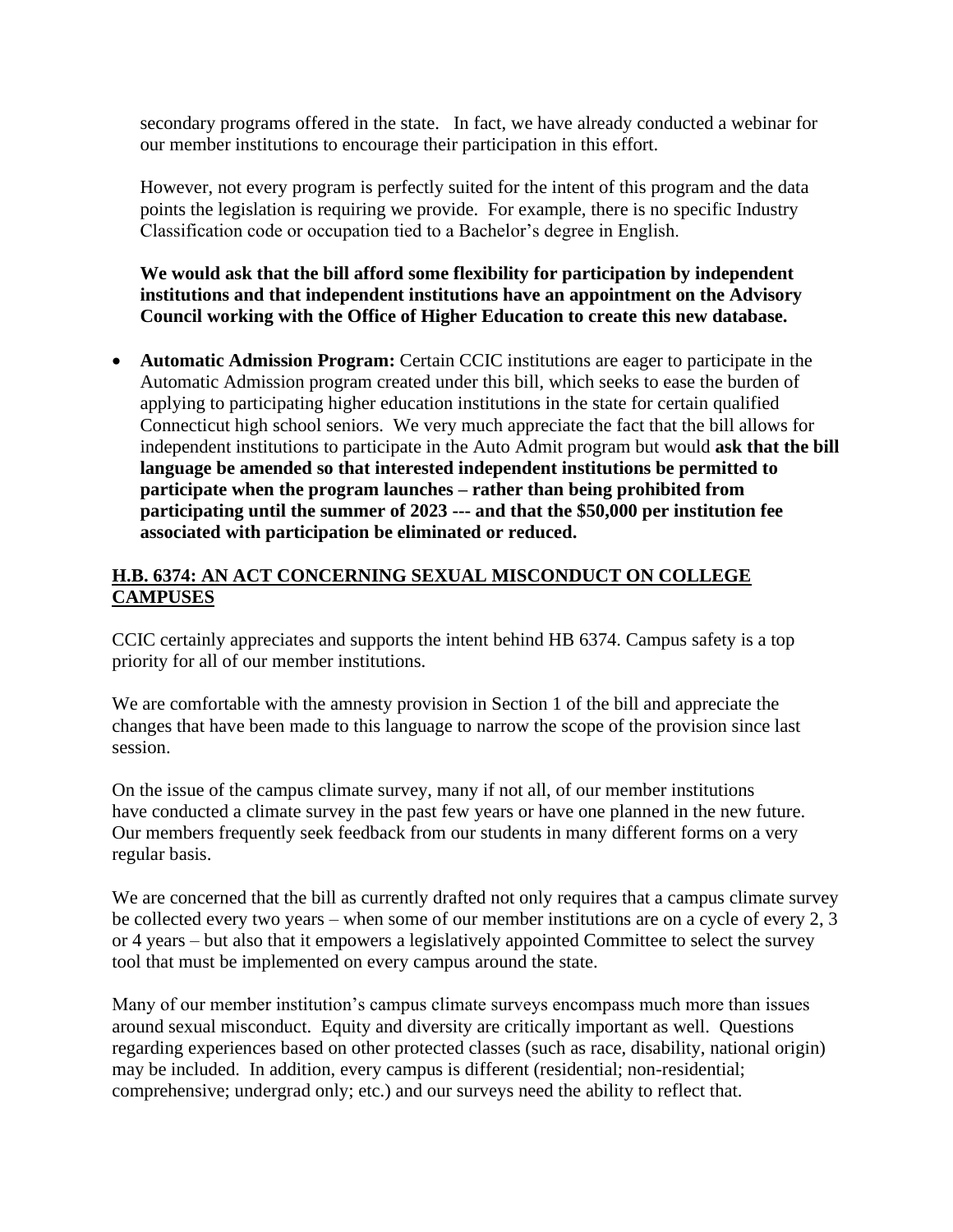**We would ask the Committee modify the bill such that rather than having the legislatively appointed Council created under the bill select the survey instrument that must be utilized, a limited number of** *data points* **are identified in the bill that institutions statewide collect every two years, within their own climate survey tools, and report this information back to the legislature via our annual report to the Committee required under 10a-55m.** This is similar to the approach Massachusetts allows for in its recently enacted legislation related to campus climate surveys and an approach we would support as well.

## **H.B. 6461: AN ACT IMPLEMENTING THE RECOMMENDATIONS OF THE TASK FORCE REGARDING THE PREVENTION AND TREATMENT OF MENTAL ILLNESS AT INSTITUTIONS OF HIGHER EDUCATION**

During the pandemic, student mental health is a top concern at institutions of higher education in Connecticut and across the nation. [According to a recent survey](https://www.insidehighered.com/news/2020/12/15/series-ace-president-surveys-shows-mental-and-financial-health-concerns) of college Presidents [nationwide, conducted by the American Council on Education,](https://www.insidehighered.com/news/2020/12/15/series-ace-president-surveys-shows-mental-and-financial-health-concerns) sixty-eight percent of presidents ranked student mental health as a "pressing" issue that surpassed all other concerns. CCIC institutions across the state have worked diligently to increase services to address the need.

At the same time, institutions are also facing significant financial stress. Between reductions in revenue and increased costs to operate in the pandemic, CCIC member institutions have collectively lost over \$225 million since March; and have only received about \$60 million in federal relief to begin to cover those institutional losses.

With this context, we want to commend the Committee for raising this bill to highlight the importance of this issue but urge caution in placing an undue burden on campuses that are already doing everything they can to support student mental health with limited fiscal resources.

Generally, we are comfortable with Section 1 which would require every institution to form a mental health coalition. We believe the bill should be amended to include stakeholders from the college and the community. In addition, the language should be revised to require the coalition conduct a comprehensive *assessment* of the presence of mental health services and supports on each campus, not an *evaluation* of the effectiveness of these services and supports. The mental health coalition is not positioned to provide evaluation of quality of services, but rather existence of services.

We would ask that Section 2 of the bill be revised to eliminate the requirement that OHE and DMHAS *develop* an assessment tool for college and mental health services. These agencies are not equipped to perform this function without outside expertise in college mental health assisting on this project. We support the language requiring OHE and DMHAS to coordinate training workshops for state-wide mental health coalitions. This could benefit all institutions of higher education.

Section 4 of the bill requires campuses to establish and update their crisis intervention and management plan annually, including mental health resources. It would make better sense to assign the Coalitions established in section 1 of the bill the task of reviewing campus policies